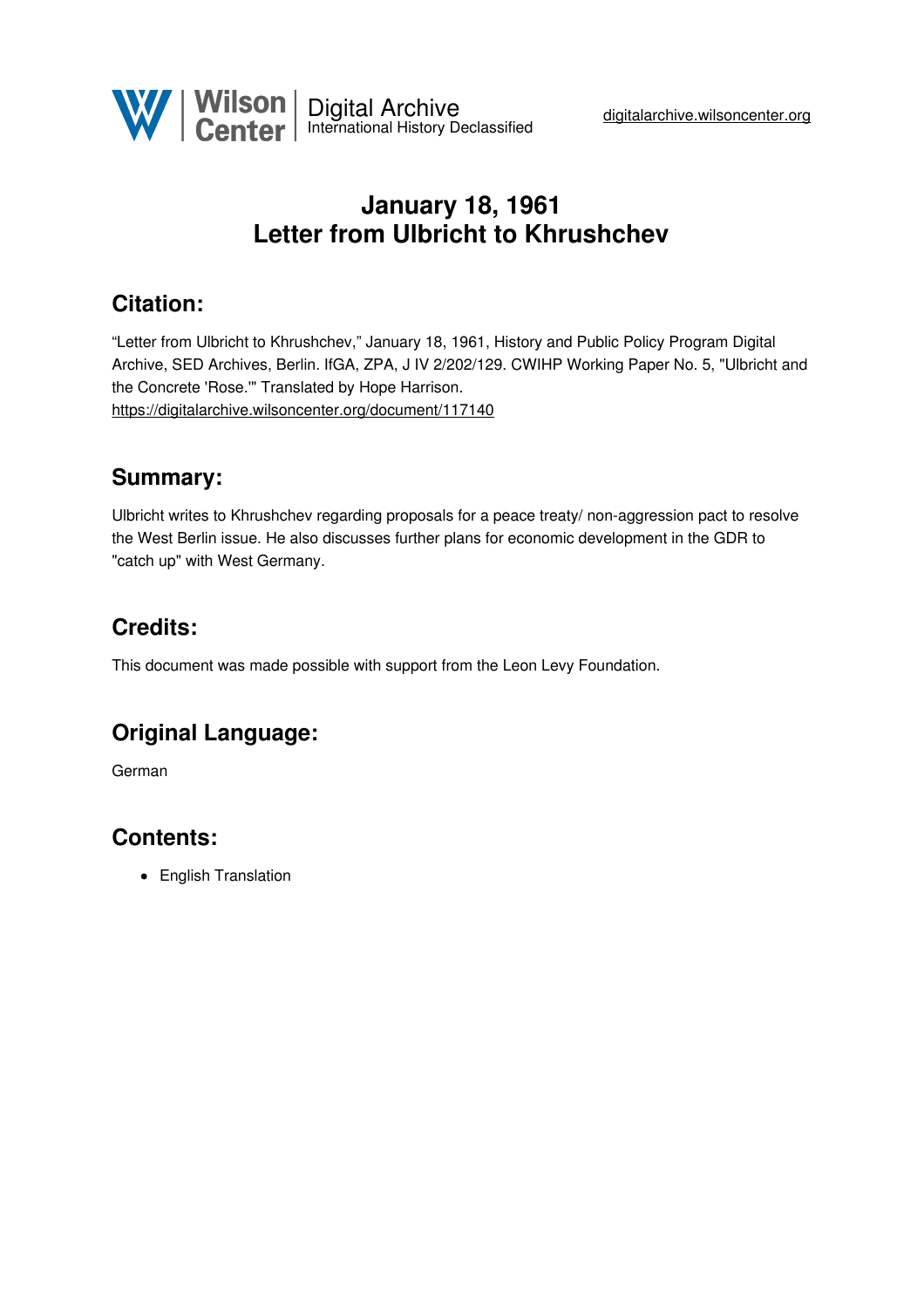#### Dear Comrade Nikita Sergeevich!

After the discussion between us in November 1960, we find it necessary to consult with the CPSU CC Presidium on several key issues of policy towards Germany and the 1961 GDR economic policy. A number of proposals are contained in the following letter, for which we would like to know the view of the CPSU CC Presidium.

At the beginning of this year, I gave a report in the Politburo on an assessment of the political and economic events of 1960 and developed the plan for policy in 1961. What follows is the result of this discussion.

### 1. Proposals to move forward in 1961 with the peaceful resolution of the West Berlin issue and the drawing up of a peace treaty

Since Comrade Khrushchev's statement on the West Berlin issue in November 1958, two years have flowed by. In this time the Soviet Union and the GDR have succeeded in getting many countries to acknowledge that the remnants of the war in Germany and the abnormal situation in West Berlin must be eliminated.

The Adenauer government and the West Berlin senate have kindled a great campaign in the capitalist world for maintaining West Berlin as the forward-most base of the "western world," i.e., of NATO. The governments of the NATO countries are, however, aware that negotiations in 1961 over the elimination of the abnormal situation in West Berlin are unavoidable.

The possibilities to eliminate at least a part of the remnants of the war in West Berlin and Germany in 1961 are thus favorable, since the Adenauer government is not interested in a worsening of the situation in the period of the Bundestag election campaign, and President Kennedy in the first year of his presidency also does not want any exacerbation of the situation.

Some of the ruling powers of the NATO countries understand that with continued arming for atomic war, the main issue is the economic competition between the socialist camp and the capitalist states. Although the Adenauer government tries to create the impression that it is ready for negotiations, it applies this only to a part of the negotiations on a "controlled disarmament in the world," without West Germany making a contribution to this.

The Adenauer government refuses the conclusion of a peace treaty with the two German states, and regarding the abnormal West Berlin situation, it undertakes everything to postpone negotiations on its elimination as long as possible, but at least until after the Bundestag elections. The Adenauer government aggravates the cold war in Germany, but assumes the orientation of leading the struggle against the GDR, mainly with economic weapons, as well as with widereaching use of the Catholic and Lutheran churches.

Since in 1961 a temporary compromise at least must be reached between the Soviet Union and the Western powers on the peaceful resolution of the German problem and the West Berlin issue, a campaign is necessary in the entire world on the necessity of eliminating the remnants of the war in Germany and especially the abnormal situation in West Berlin.

We assume that in connection with the March session of the UN, talks will take place between the powers on the cessation of nuclear testing and the resumption of disarmament negotiations. Thus, we propose that before the March UN session our disarmament proposals for both German states will be established again in a memorandum of the Volkskammer and the GDR government. The proposal for a ten-year peace between the GDR and the West German Federal Republic will be resolved on in the Council of State on February 27 and transmitted to the West German Federal Republic and the Bundestag.

We assume that the Soviet government and the states of the socialist camp will propose the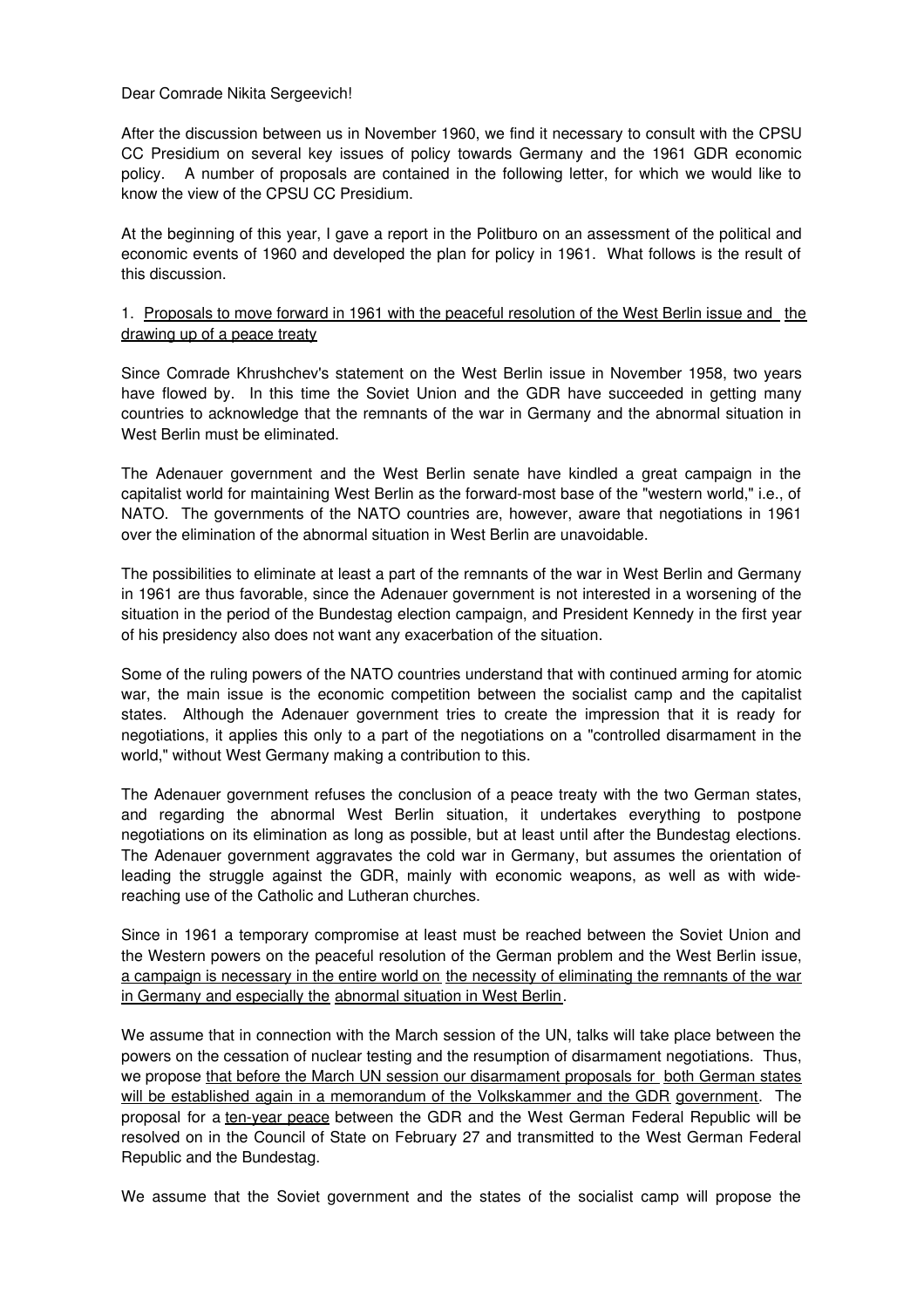conclusion of a non-aggression pact between both military blocs in Europe and also are ready for negotiations on possible proposals for a disengagement of the military blocs. The GDR government will base its position on the proposal for general and complete disarmament in Germany, the cessation of atomic arming and a general cessation of arming.

We propose that until the UN session, GDR propaganda for the elimination of the remains of the war in Germany will be carried out more intensively. With this we will proceed from the necessity of concluding a peace treaty with both German states and transforming West Berlin into a demilitarized free city. Regarding the elimination of the remnants of the war, the GDR demands:

The elimination of the occupation regime in West Berlin, i.e., dissolution of the Kommandantura and abolition of rights exercised on the basis of the occupation status.

The abolition of the military missions in West Berlin and the transfer of their functions to regular consulates which the states in question manage in the West Berlin Senate.

The removal of all military and other agencies of foreign powers and the Bonn government from West Berlin.

The renunciation by foreign states as well as the Bonn government of radio stations and other state and quasi-state organs which take part in the struggle against socialist states.

The reduction of foreign troops in West Berlin with the goal of beginning their complete removal.

The abolition of agreements between the USSR and the Western powers about the military missions of the Western powers on GDR territory.

The transfer of functions still existing in four- or three-power organs, for example, the central air control, the bureau for mail and telecommunications, the travel board at the authorized

organ of the GDR, or a regulation of these issues through treaty arrangements with the GDR and the West Berlin Senate.

The regulation of traffic to and from West Berlin using the transit routes of the GDR through regular treaties with the GDR.

The GDR is prepared from its side to guarantee the traffic between West Berlin and other states, as it currently operates.

We assume that a relationship of peaceful coexistence between West Berlin and the GDR will be established. The GDR has no intention of interfering in the internal affairs of West Berlin. On the other hand, it expects that the Western powers and the Bonn government will stop using West Berlin for warmongering and revanchist policy.

We propose that the GDR government appeal to all countries of the anti-Hitler coalition and make its stand on the issue of eliminating the remnants of the war, the drawing up of a peace treaty, and a peaceful resolution of the West Berlin issue.

The Moscow Declaration of Communist and Workers' Parties again came out in support of the transformation of West Berlin into a demilitarized free city as the best possible resolution of the West Berlin issue.

### 1961?

What achievable objectives do we set for ourselves regarding the West Berlin issue in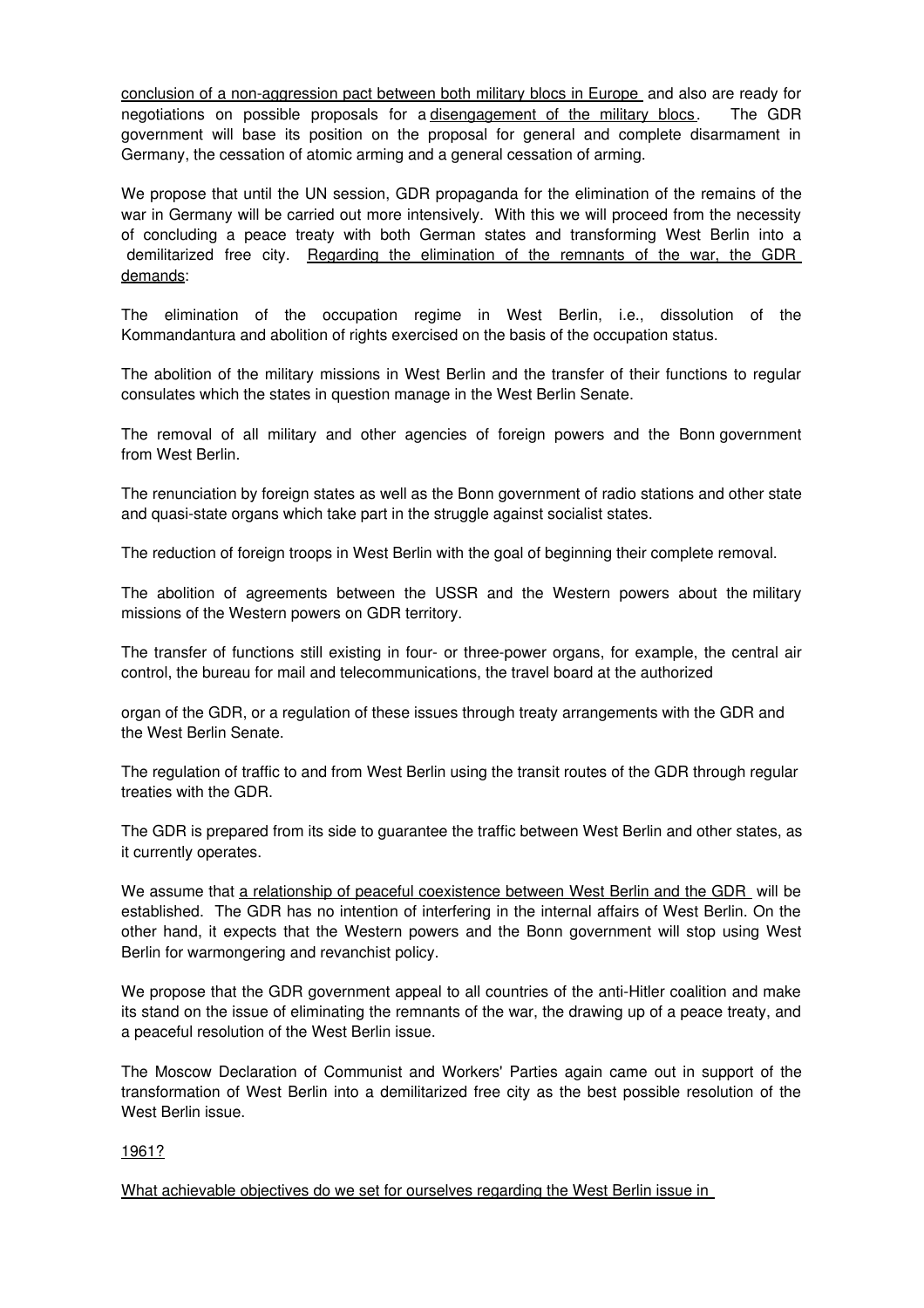We believe it possible that the positive proposals which were made at the Geneva conference will be taken up in the preliminary negotiations between the Soviet government and the Western powers. On tactical grounds, we don't believe it is expedient now that from our side we should publicly and directly make the demand of taking up the Geneva negotiations.

Any attempt to interfere in any way in the affairs of the capital of the GDR is to be rejected fundamentally. The laws of the Volkskammer and the GDR government and the resolutions of the Berlin city parliament apply to the capital of the GDR.

Since all of Berlin lies on GDR territory, state membership of West Berlin to West Germany cannot be recognized in any way and from now on must be eliminated from every statement.

Under the condition that in West Berlin the West Berlin population decides for itself, and that no foreign states, also not the Bonn government, have influence on its internal development, we are prepared to abstain from any interference in West Berlin and to guarantee ties West Berlin will have with other countries.

The GDR government is prepared to regulate by treaty with West Berlin all necessary issues which the West Berlin Senate wants to regulate.

If the West Berlin Senate makes proposals which designate a representative for economic issues in the free city of West Berlin for the regulation of economic issues for both the GDR government and the Bonn government, we could accept this.

Regarding military traffic, pursuant to basis of agreements between the representatives of the Soviet Union and the Western powers, we propose that, as far as land traffic is concerned, it remain as it is under current regulations until the conclusion of a peace treaty. The regulation agreed upon between the Soviet government and the Western powers on air traffic concerns only military traffic. Since presently civilian air companies of the Western powers use the air corridors in illegal ways, it is important that a contractual regulation be made for civilian air traffic between the GDR and the states concerned.

### We propose the consultation of a party and governmental delegation of the USSR and GDR in April 1961 with the goal of raising the authority of the GDR in future negotiations.

We propose that the oral agreement made in November in Moscow and the agreements to be reached in connection with the preparation of the trade treaty for 1961 and the economic plans for 1961 through 1965 be signed in the form of a joint declaration at the proposed consultations of the party and governmental delegations. It must be emphasized that in connection with the fourpower negotiations on the preparation of a peace treaty and the peaceful resolution of the West Berlin question, economic blackmail against the GDR will have no chance of success. The aid which the Soviet Union guaranteed the GDR must be reported publicly. The speeches and statements to be published on the occasion of the consultations of both party and governmental delegations must contribute to making the Western powers understand that a compromise absolutely must be reached in the summer of 1961.

### The Convening of the Political Consultative Council of the Warsaw Pact States

Until now, most of the Warsaw Pact states have considered the peaceful resolution of the German and West Berlin questions as a matter which only involves the Soviet Union and the GDR. Although they report in the press about these problems, they basically feel uninvolved in this matter. Thus, we propose that after the consultation of the USSR and GDR party and governmental delegations, a meeting of the Political Consultative Council of Warsaw Pact states take place.

What ideas do we have of a compromise that should be achieved before the West German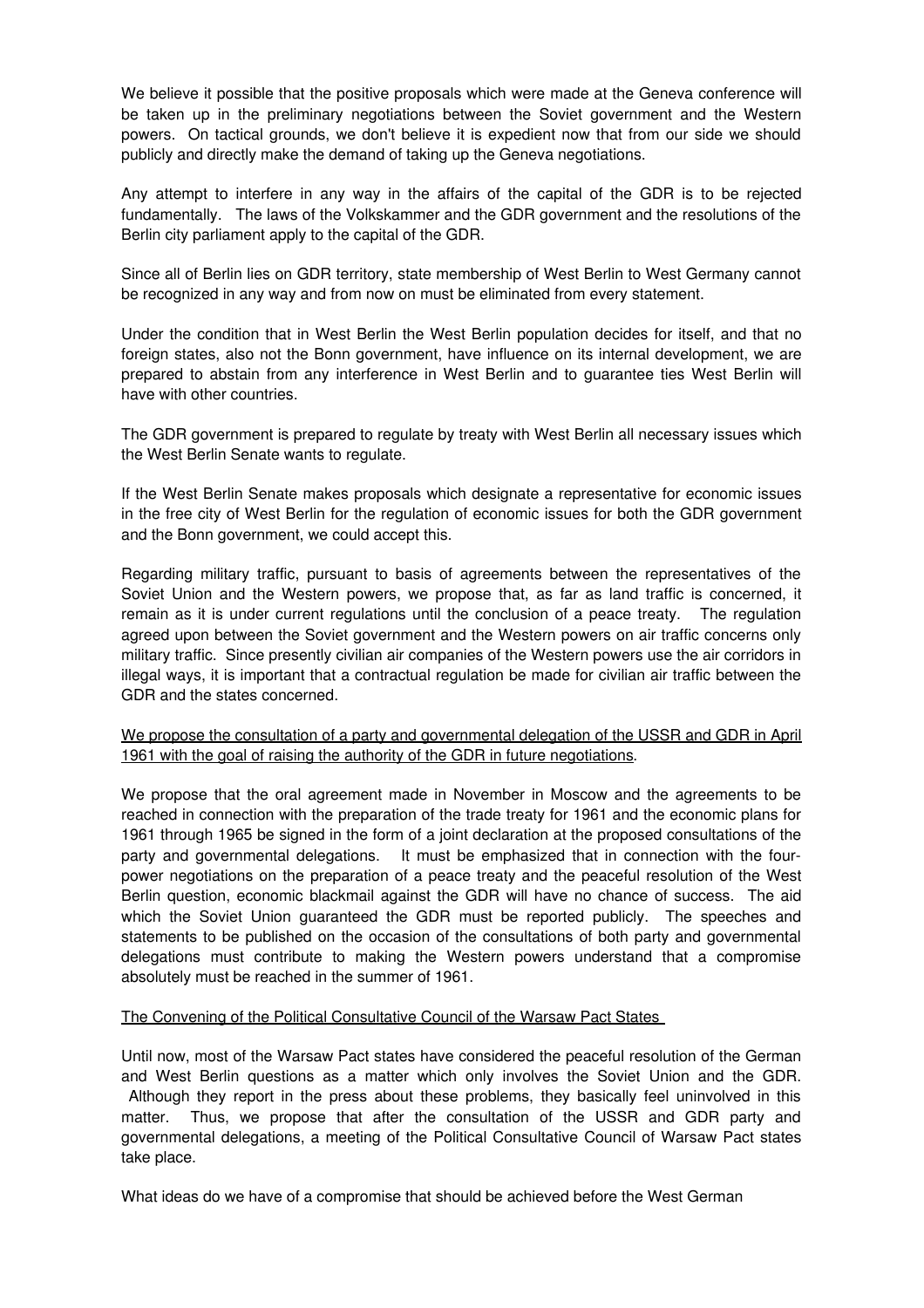#### Bundestag elections?

Our starting point is that the elimination of the remnants of the war and the preparation of a peace treaty is a complicated struggle. Since the unclarities in the Berlin position have been eliminated, especially through the Soviet note on the non-existence of the four-power agreement, and we have clarified the role of Democratic Berlin as the capital of the GDR, conflicts will develop over the elimination of the various remnants of the second World War and the peaceful resolution of these issues. In this conflict, the Bonn government will use all possibilities for influence in the capital of the GDR with the help of its agencies and especially the church. The Bonn government will try to disturb the execution of our economic plans through a selective embargo. We must prepare ourselves for various complicated conflicts. The result of the conflicts will then be manifested in the negotiations of the four powers. In the negotiations, the enemy will use flight from the Republic as the most important argument. Therefore, the economic stabilization of the GDR so as to reduce flight from the Republic is the main task in 1961.

We believe it is possible to reach a compromise in 1961, i.e., to eliminate only some remnants of the war and to handle the other issues in negotiations on the preparation of a peace treaty.

The core of the compromise is to give the 2 German states 1 1/2 to 2 years for negotiations on the preparation of a peace treaty, disarmament and the establishment of peaceful coexistence as the preparation for later reunification. We assume that the Soviet Union could propose again to consider, in the sense of its earlier proposals in connection with a non-aggression treaty between the NATO states and the Warsaw Pact states, the formation of an all-German commission (a "German peace commission"), whose task it is to bring about a rapprochement of both German states and to find a general basis for the conclusion of a peace treaty with both German states in connection with disarmament in Germany.

During the agreed upon time the four powers should prepare in a joint commission the fundamentals of a peace treaty and the convening of a peace conference for the peaceful resolution of the German question.

Regarding the West Berlin issue, negotiations should be conducted about an interim resolution for the next two years along the lines of the Soviet proposals.

We assume that on the occasion of the consultation of the party and government delegations of our two states, the Soviet government will state that the conclusion of a peace treaty between the Soviet and GDR governments with the participation of the states of the anti- Hitler coalition which are prepared for this, will be unavoidable if the Western powers do not arrive at a compromise in the course of the next months.

In order to influence the other states, we propose:

a) The transmission of a statement by the Volkskammer to the states of the anti-Hitler coalition as well as to the neutral states on the question of the peace treaty and the West Berlin question.

b) A personal letter from the Chairman of the GDR Council of State to President Kennedy after he comes into office.

c) A letter from the National Front of Democratic Germany to the most important parties in the states of the anti-Hitler coalition and in the neutral states.

2. Several problems of the 1961 economic plan which have not yet been able to be clarified

The achievement of political success with regard to eliminating the remnants of the war and the safeguarding of peace require serious progress in 1961 in the economic stabilization of the GDR. Without doubt, we have achieved success with regard to increasing work productivity and the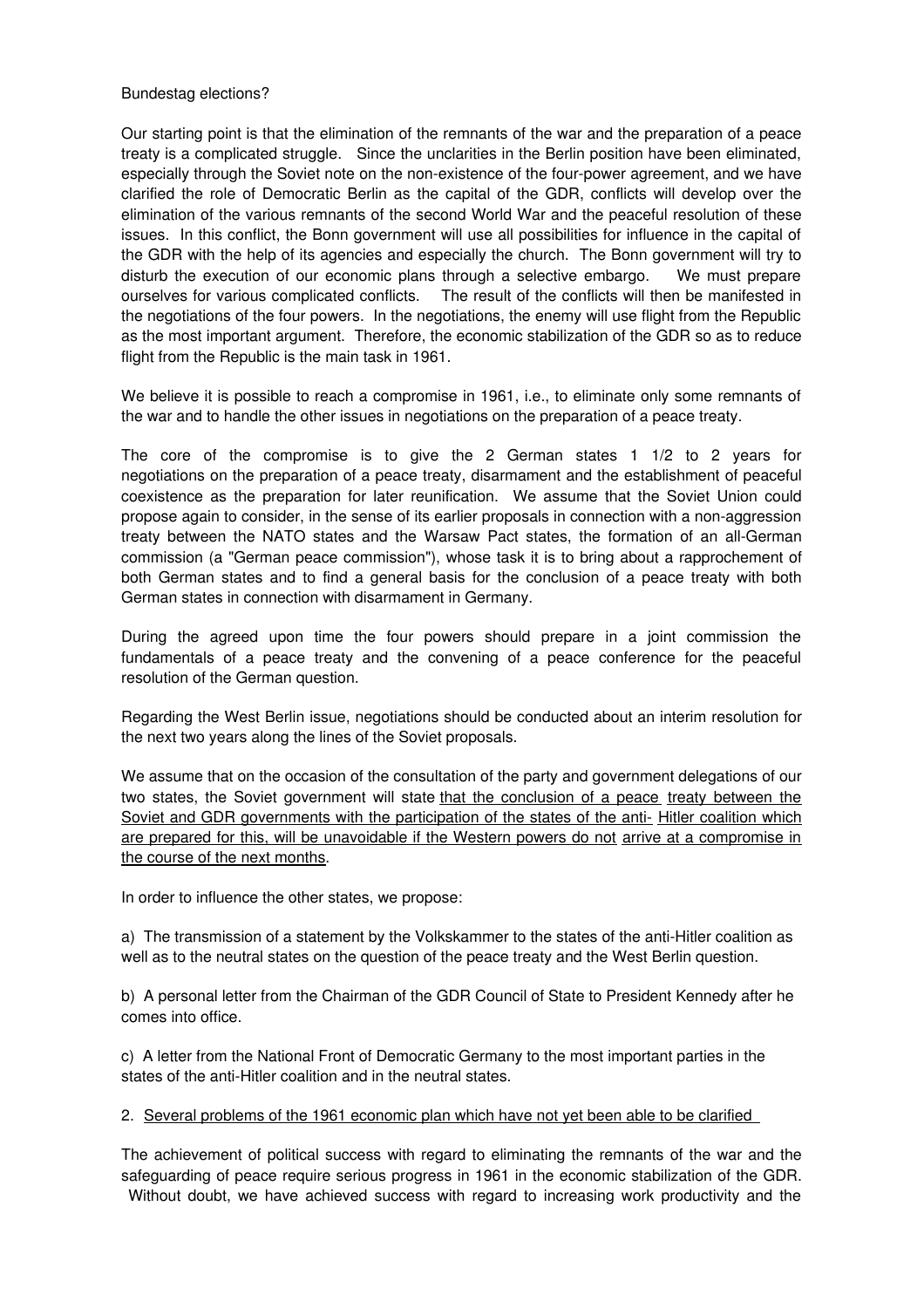standard of living. The difference vis-a-vis West Germany, however, did not decrease in 1960. Domestic difficulties in fulfilling the plan due to late and insufficient material supplies have even grown. The greatest discontent among the workers and the intelligentsia has led to work stoppages at many factories. The reason is that the economic plan did not correspond with the supplies in many cases.

In 1958 at our 5th Party Congress and with the preparation of the Seven-Year Plan we took into account that a certain stagnation would occur in West Germany's economic development and that a heavier supply of raw materials crucial for our economy could ensue from the USSR and the other socialist countries. West German development, however, has gone a different way. West Germany had the strongest increase in the growth of production and consumption in 1960 since the end of the war, and thus far nothing indicates that this will change. The increase in gross production in West Germany was about 12% in 1960, while the growth in production in the GDR

was 8%. Investment is also very high in West Germany. The most important firms were further rationalized and brought to a high technical level. West Germany increased salaries by about 9% and shortened working time, so that the five-day week exists already in some firms. Wage agreements were concluded for the metal and graphics industries, which foresee a gradual shortening of working time to the 40-hour week by 1965. Such salary increases and working hour reductions are not a part of our plan.

In 1960 in the GDR the possibility of obtaining our most important raw materials was significantly impaired. Imports from the USSR could be increased by only a scanty 2 percent over the previous year. Imports from West Germany sank by 10%. To keep our economy in line, therefore, we had to increase imports from capitalist countries by almost 30%. These imports are still not sufficient and have led to serious difficulties in supplying industry with raw materials in 1960. But since we did not have sufficient export goods to pay for these imports, we had to have a short-term debt to the capitalist countries of about 550 million hard currency marks. We must pay back a big part of this debt to the capitalist countries in 1961, i.e., we must supply goods to these countries for which we will receive no imports.

The statement of the Bonn government that it would carry out the struggle against the GDR mainly by economic means and through an intensification of the cold war forces us to execute a change in the design of our Seven-Year Plan. On the basis of the consultations in November it is necessary to carry out special measures in 1961 and 1962 to make the GDR economy as much as possible independent from disruptive measures by West Germany. We ask your opinion on our view that the following things are the most important in the GDR in 1961:

1.) Making the GDR economy independent to a significant degree from West Germany with regard to the supply of crucial materials.

2.) Achieving a stabilization which enables continuous production in the factories.

3.) Reducing debts to the capitalist countries so that we will not have a situation as in 1960 where the GDR was not capable of paying for a time. This means that it is necessary to increase the GDR's foreign trade with the Soviet Union and the socialist countries.

The main contents of the November consultations last year was to make joint commitments for a close tie of the GDR economy with the Soviet Union, so as to achieve stability in the GDR economy and to make our economy independent from the disruptive actions of the West German imperialistic and militaristic circles.

Thus, the task of the delegation under the direction of Comrade Bruno Leuschner, which will come to Moscow in the next days, is to agree on the basis of the November meeting how the merging of the GDR economy with the Soviet Union should occur in the next two years and how this should be expressed in the trade treaty.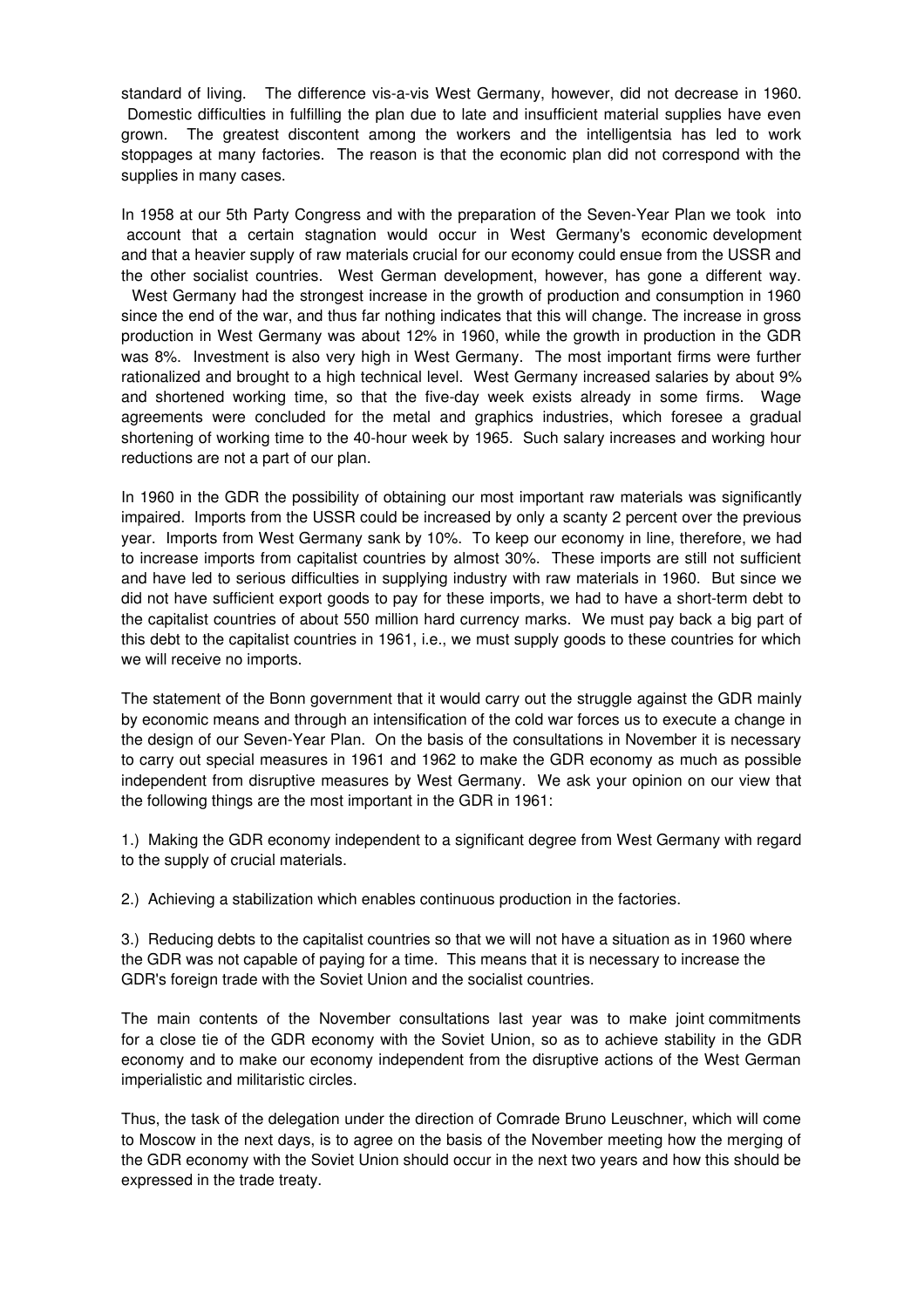We are aware that we cannot entirely fulfill entirely the key economic goals in 1961. The Politburo views the situation in the following way--first the development of the GDR economy must be made stable and the greatest possible guarantees must be made against disturbances in the socialist construction of the GDR by the imperialist forces in West Germany. This is a basic condition for the successful resolution of our main economic goals.

At the consultations in Moscow, you drew it to our attention that even with a resumption of the trade treaty between West Germany and the GDR, we will only have a breathing space. After the trade treaty with West Germany is again in force, we intend to use this trade economically. With this, we take into account that the Bonn government, just when we decisively demand the elimination of the remnants of the war, will make create difficulties for us by with the denial of the supply of certain crucial materials through a selective embargo. Thus, we will strengthen the campaign to secure the GDR economy through our own production from the disruptive actions of West German militarists and to gradually bring about interconnection with the USSR economy.

The projected GDR economic plan for 1961 foresees an increase in industrial production of about 7 percent. The Seven-Year Plan foresaw more than 9 percent. Just by this growth in production, with which we will remain even farther behind West Germany, we cannot even out the balance of payments of foreign trade for 1961. The delegation led by Comrade Leuschner must clarify the following issues with our Soviet friends:

1.) How can we actually supply crucial materials (sheet steel, pipes, etc.) which we ourselves cannot produce and which we should not obtain from West Germany in the interest of gradually making ourselves independent?

2.) Which metallurgical equipment can the Soviet Union supply to the GDR, or the supply of which metallurgical equipment through the GDR can the Soviet Union forego, so that the production of sheet materials and special steels can be increased in the GDR? This is additionally necessary, since the small amount of certain special steels will not be able to be obtained from the Soviet Union, in the future, since this is very complicated. In addition, the supply of construction machines was discussed, but was not exactly agreed upon. This question is important both for the building industry and for the reconstruction of the city center.

3.) Although we have already reduced the increase in industrial production to 7 percent, we cannot equalize the balance of payments in foreign trade for 1961. We have a deficit in the balance of payments of about 1.35 million hard currency marks, of which more than 800 million hard currency marks are to the USSR and more than 500 million hard currency marks are to the capitalist countries. We are not in the position to pay for the promised imports from the USSR entirely with exports. Thus, we request crediting the account vis-a-vis the Soviet Union, which is about 170 million rubles (800 million hard currency marks), whereby this credit can be repaid beginning in 1966.

In the Politburo we have examined again in as serious and comprehensive a manner as possible all sides of this issue and related issues.

If it is not possible to give us this credit, then we cannot maintain the standard of living of the population at the level of 1960. We would enter into such a serious situation in supplies and production that we would be faced with serious crisis manifestations, since we would then have to reduce imports of steel, non-ferrous metal, textile raw materials and food, and in addition export goods which are absolutely necessary for supplying the population and for making important investments.

It is unpleasant for us that every year we must direct such requests for help to the CPSU CC Presidium. We will justifiably ask: What are the causes for this, and how must things continue until 1965? We came to agreement on the most important control figures for 1966-1980, but the questions of the economic foundation in 1961-1965 for the fulfillment of these future tasks requires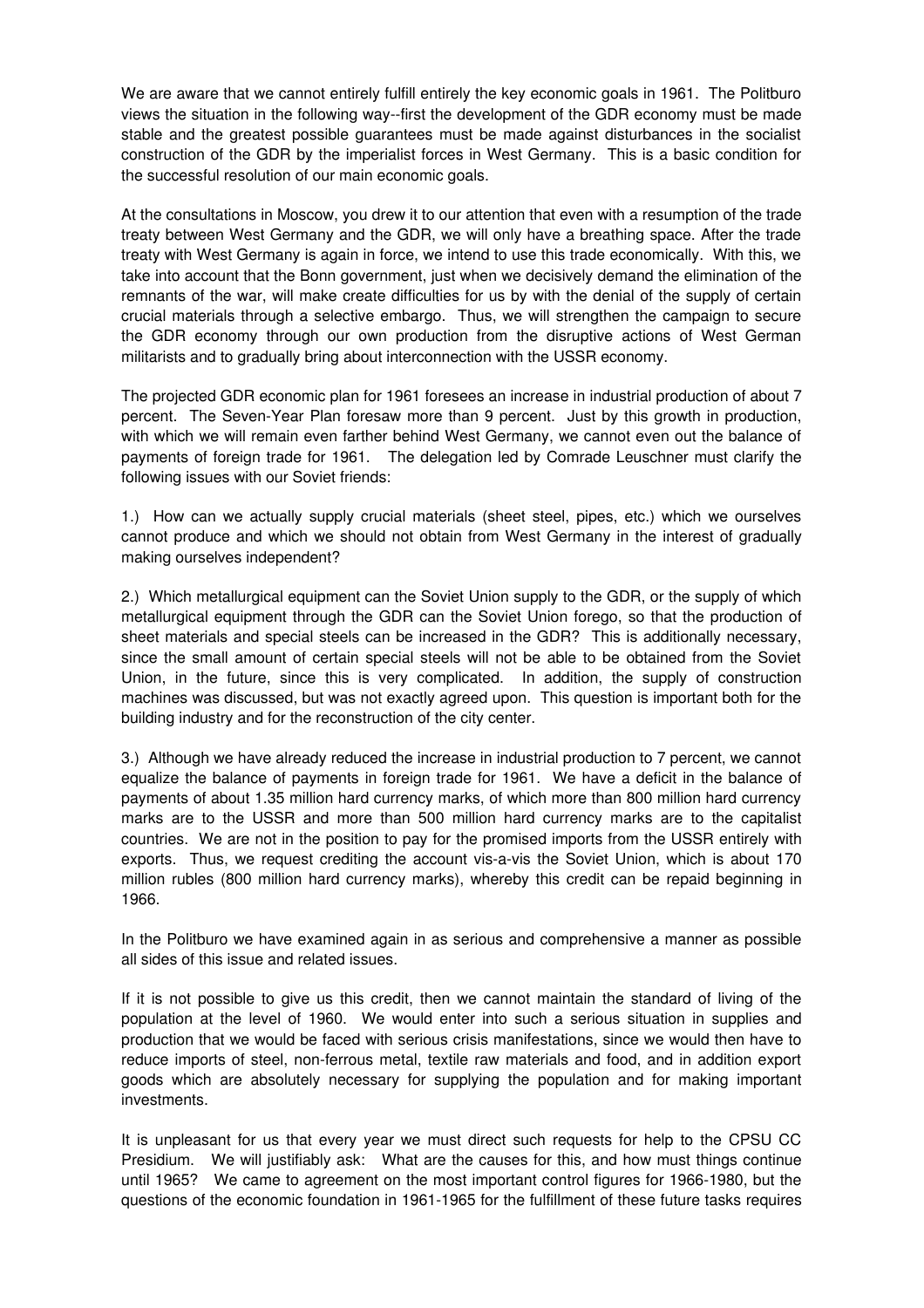more clarification and agreement.

In order to resolve the basic problems of the GDR and to catch up with West Germany, we must invest more in the GDR for several years and must bring about a close economic association, a merger with the USSR economy. There is no other way.

We are a state which was created without having and still does not have a raw material base, and which carries out the competition between both systems with open borders.

A reason for the difficulties lies of course in the fact that we as the workers'-and-peasants- state for all of Germany must bear the weight which resulted from the crimes and devastations of Hitler's Germany. In addition, the production apparat in the eastern part of Germany was more heavily destroyed than in West Germany. While in the first ten postwar years we paid reparations by the withdrawal of existing plants and from current production, West Germany made no compensation from current production, and instead received in addition large credits from the USA to save the monopoly capital system and German militarism. We devoted many resources in the first ten years to bring the production on line in Wismut [an East German-Soviet joint industrial enterprise] and to sustain it. Of course, this was all necessary to reduce at least a portion of the destruction which the Soviet Union had suffered, and to strengthen the Soviet Union as the center of the socialist camp. These circumstances, however, brought us enormous difficulties in the competition with West Germany. West Germany could make large investments and achieve an extraordinary modernization of the production apparat at a very early point on the basis of the millions of aid from the USA. Until the pardoning of reparations in 1954 the per- capita investment in West Germany was double as high as in the GDR. In the years 1950-1959 taken together, the per-capita investment in West Germany reached 7,400DM, while the economic strength of the GDR enabled per capita investment of only 4,650DM. With this we had a strong investment capability only from 1956 on, i.e., we had a significantly later starting point for the modernization of our production capacity than West Germany. Corresponding to our total population, we needed to have 50 billion marks more invested in comparison with West Germany.

This is the main reason that we have remained so far behind West Germany in work productivity and standard of living. Due to this, a constant political pressure from West Germany could be exercised over us. The booming economy in West Germany, which is visible to every citizen of the GDR, is the main reason that over ten years about two million people have left our Republic.

In this situation we were and are forced, to reduce at least gradually the difference in standard of living, to spend continuously more for individual consumption than our own economy has permitted and now permits. This means a constant burden of renovating our production apparat, which can't be continued for long.

Of course, we have achieved a lot. In comparison to the people's democracies and also to other capitalist countries, we have a high level of production and work productivity. But we are far from being in a position to catch up with West Germany in the difference in production, in investment and in work productivity.

The complicated situation in foreign trade and our great dependence on imports has forced us always to export the overwhelming part of our high quality equipment so as to pay for the import of raw materials and food.

This is the situation in which we find ourselves and which forces us to request credit aid from the USSR.

We request clarification with Comrade Leuschner regarding the open questions of the GDR's economic plan for 1961 and for help so that the plan can be completed.

Further, Comrade Leuschner is instructed to carry out the agreed consultations about the